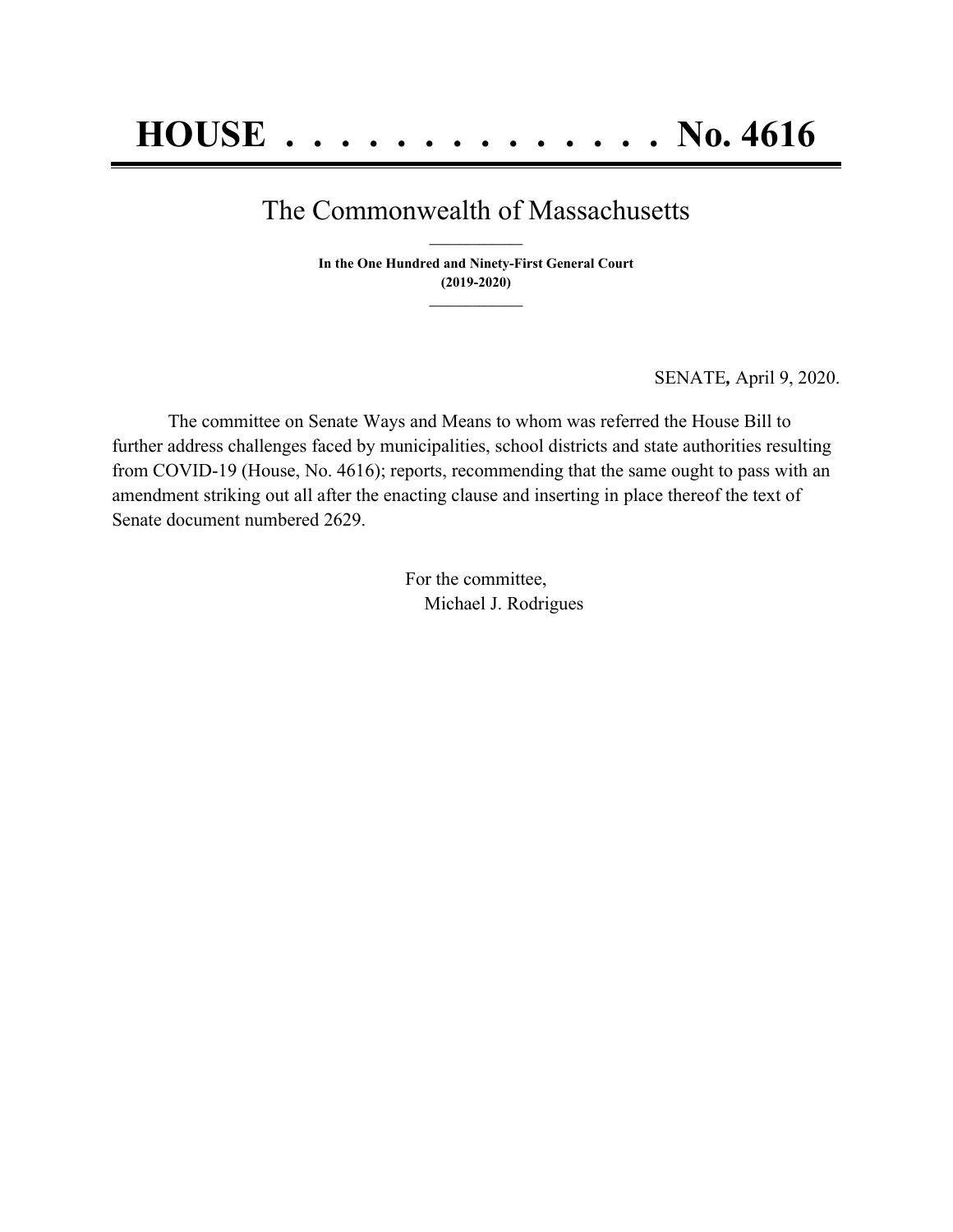FILED ON: 4/2/2020

## The Commonwealth of Massachusetts

**In the One Hundred and Ninety-First General Court (2019-2020) \_\_\_\_\_\_\_\_\_\_\_\_\_\_\_**

**\_\_\_\_\_\_\_\_\_\_\_\_\_\_\_**

An Act to further address challenges faced by municipalities, school districts and state authorities resulting from COVID-19.

*Whereas,* The deferred operation of this act would tend to defeat its purpose, which is to forthwith to make certain changes in law in response to a public health emergency, each of which is immediately necessary to carry out to accomplish important public purposes, therefore it is hereby declared to be an emergency law, necessary for the immediate preservation of the public health and convenience.

Be it enacted by the Senate and House of Representatives in General Court assembled, and by the authority *of the same, as follows:*

| $\mathbf{1}$   | SECTION 1. Section 20 of chapter 161A of the General Laws, as appearing in the 2018                |
|----------------|----------------------------------------------------------------------------------------------------|
| $\overline{2}$ | Official Edition, is hereby amended by striking out, in line 2, the word, "March" and inserting in |
| 3              | place thereof the following word: May.                                                             |
| $\overline{4}$ | SECTION 2. Said section 20 of said chapter 161A, as so appearing, is hereby further                |
| 5              | amended by striking out, in line 4, the word, "April" and inserting in place thereof the following |
| 6              | word:- June.                                                                                       |
| 7              | SECTION 3. Item 7004-0202 of section 2 of chapter 41 of the acts of 2019 is hereby                 |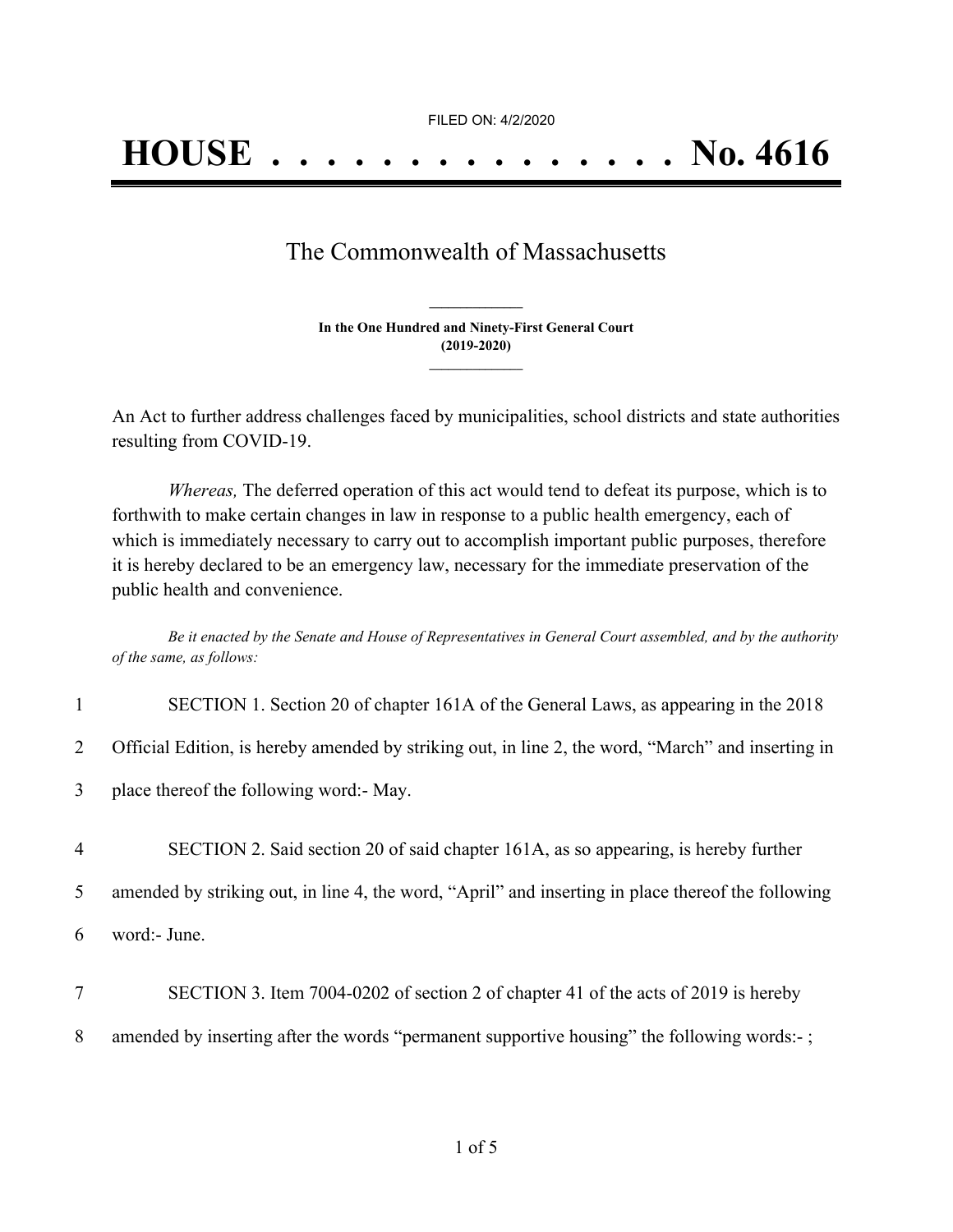provided further, that as a result of the outbreak of the 2019 novel coronavirus, also known as COVID-19, funds may be utilized for the purposes outlined in item 7004-0102.

 SECTION 4. Item 7004-9024 of said section 2 of said chapter 41 is hereby amended by inserting after the words "voucher management system" the following words:- ; provided further, that as a result of the outbreak of the 2019 novel coronavirus, also known as COVID-19, and the governor's March 10, 2020 declaration of a state of emergency, the department shall, from the governor's March 10, 2020 declaration of a state of emergency until the termination of said state of emergency, to the maximum extent feasible, suspend, waive, delay or simplify requirements for documentation, third-party verification, notarization, recipient briefings, inspections and other requirements that require administering agencies, landlords or the client to engage in in-person contact or mail delivery; and, to the maximum extent feasible, allow for self-certification.

 SECTION 5. Item 7004-9316 of said section 2 of said chapter 41 is hereby amended by inserting after the words "not less than annually" the following words:- ; provided further, that as a result of the outbreak of the 2019 novel coronavirus, also known as COVID-19, and the governor's March 10, 2020 declaration of a state of emergency, the department shall, from the governor's March 10, 2020 declaration of a state of emergency until the termination of said state of emergency, to the maximum extent feasible, suspend, waive, delay or simplify requirements for documentation, third-party verification, notarization, recipient briefings, inspections and other requirements that require administering agencies, landlords or the client to engage in in-person contact or mail delivery; and, to the maximum extent feasible, allow for self-certification.

 SECTION 6. Notwithstanding section 57, 57A and 57C of chapter 59 of the General Laws, section 2 of chapter 60A of the General Laws or any other general or special law to the

of 5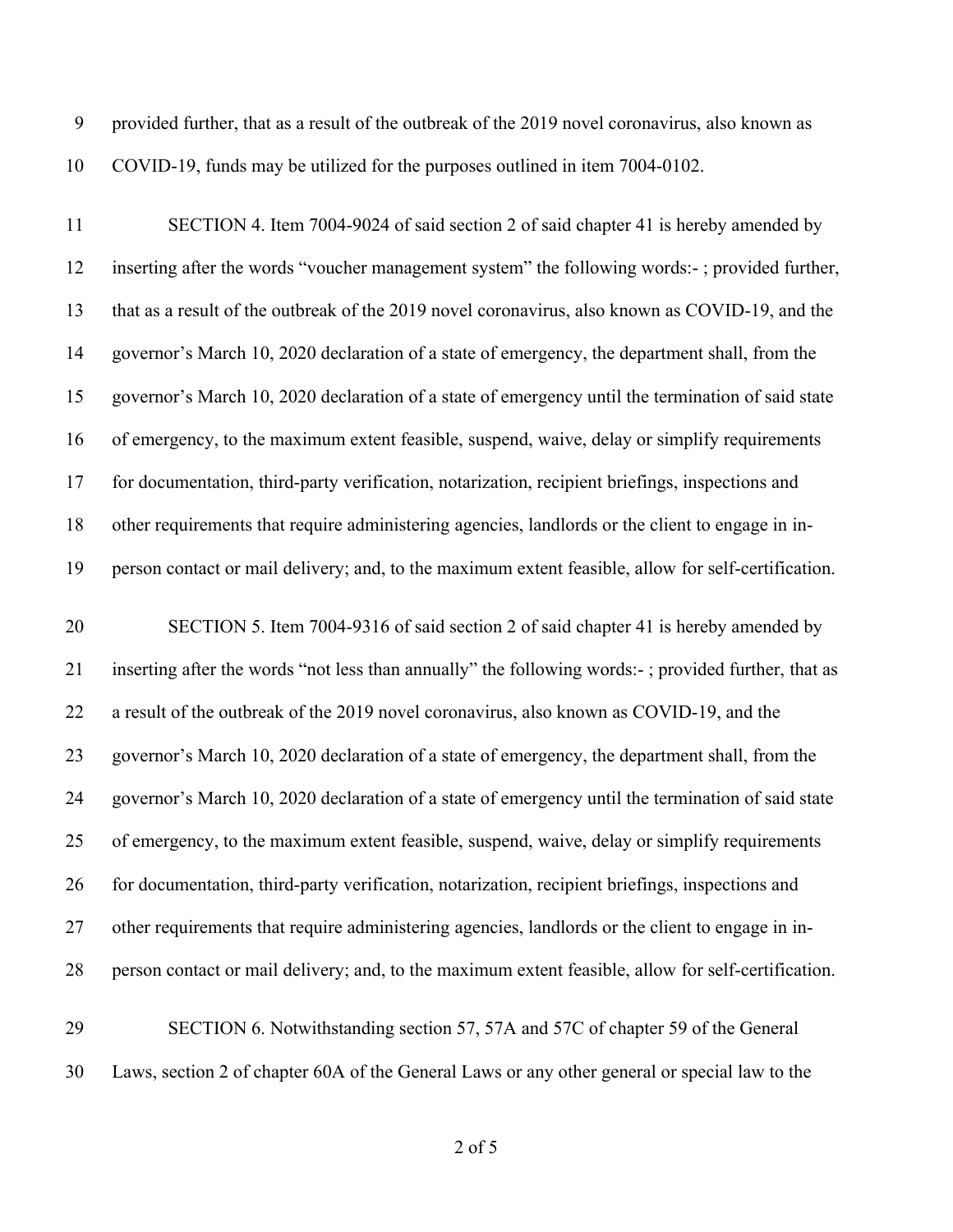contrary, as a result of the outbreak of the 2019 novel coronavirus, also known as COVID-19, or the governor's March 10, 2020 declaration of a state of emergency, the chief executive officer of a city or town, as defined in clause Fifth B of section 7 of chapter 4 of the General Laws, or the prudential committee or commissioners of a district may waive the payment of interest and other penalty in the event of late payment of any excise, tax, betterment assessment or apportionment thereof, water rate or annual sewer use or other charge added to a tax for any payments with a due date on or after March 10, 2020 and made after its respective due date but before June 30, 2020. Notwithstanding the forgoing, a city or town shall not terminate an essential service of a resident, including, but not limited to, water, trash collection or electricity, for nonpayment of taxes or fees with a due date on or after March 10, 2020, made after its respective due date but before June 30, 2020, if the nonpayment resulted from a demonstrated inability to pay due to circumstances related to the outbreak of COVID-19 or the governor's March 10, 2020 declaration of a state of emergency; provided that the inability to pay shall include a demonstrated financial hardship of a resident, which may include, but not be limited to, loss of employment, serious illness of someone within the home or death of someone within the home. SECTION 7. Notwithstanding clause (i) of the fourth paragraph of section 1D of chapter 69 of the General Laws or any other general or special law to the contrary, upon recommendation of the commissioner of elementary and secondary education, the board of elementary and secondary education may modify or waive the requirements of the competency determination for high school graduation, in order to address disruptions caused by the outbreak of the 2019 novel coronavirus, also known as COVID-19, or the governor's March 10, 2020 declaration of a state of emergency; provided, that any grade 12 student that is unable to take or otherwise complete any assessment administered in the spring of 2020 as a requirement of the

of 5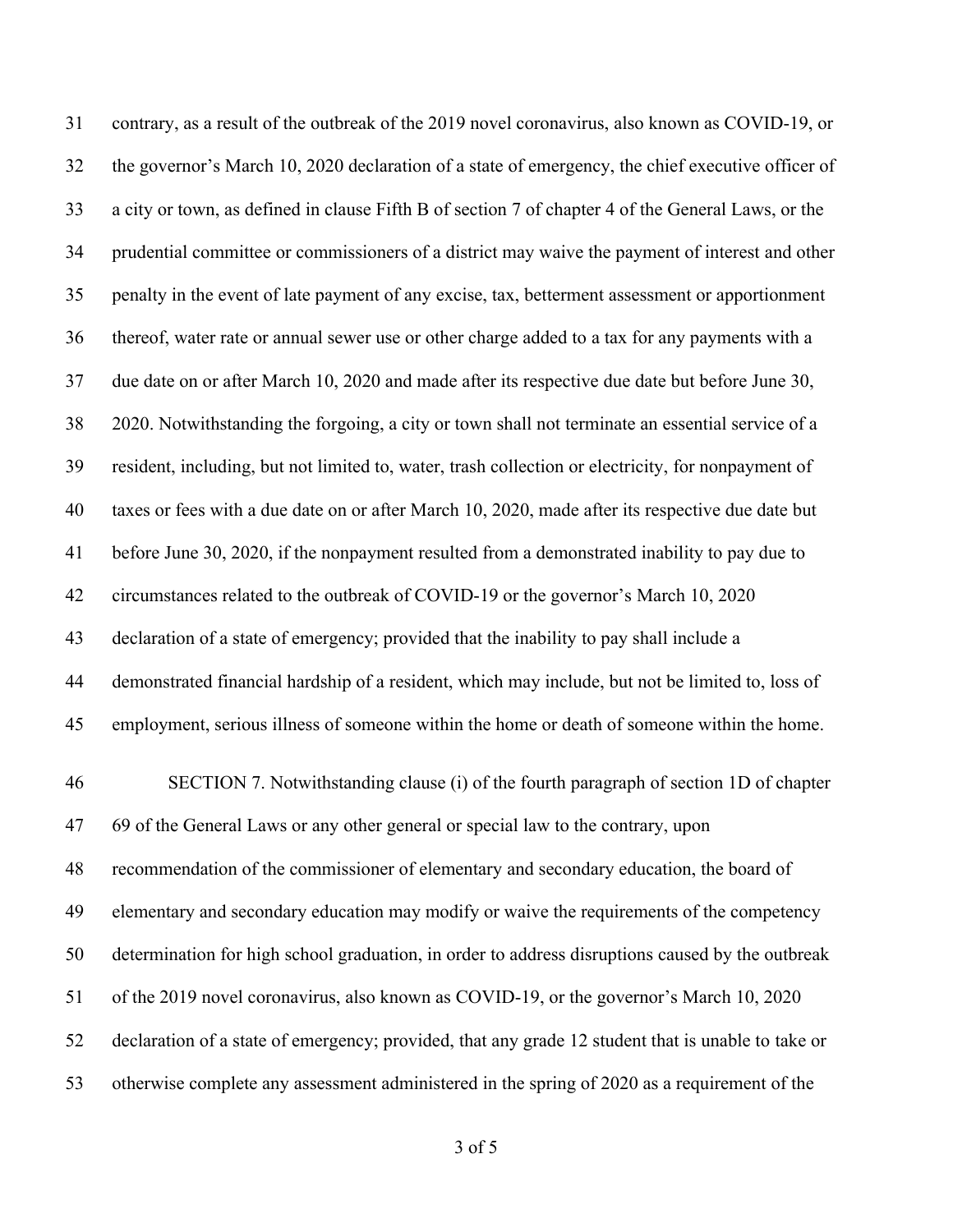competency determination pursuant to said clause (i) of said fourth paragraph of said section 1D of said chapter 69 shall have the opportunity to take or retake the assessment during subsequent offerings.

 SECTION 8. Notwithstanding section 1I of chapter 69 of the General Laws or any other general or special law to the contrary, the commissioner of elementary and secondary education shall modify or waive the requirement for a comprehensive diagnostic assessment of individual students under said section 1I of said chapter 69 in order to address disruptions caused by the outbreak of the 2019 novel coronavirus, also known as COVID-19, or the governor's March 10, 2020 declaration of a state of emergency; provided however, if any modifications are made to the requirements under said section 1I of said chapter 69, then any assessments administered in the spring of 2020, for grades 3 through 8, inclusive, shall be used solely for the purposes of gathering information and informing teachers, parents, school administrators and students as to individual academic progress.

 SECTION 9. Notwithstanding section 16B of chapter 71 of the General Laws or any other general or special law to the contrary, if a vote on the approval of a fiscal year 2021 regional school district budget by a town or city is delayed beyond June 30, 2020 as a result of the outbreak of the 2019 novel coronavirus, also known as COVID-19, and the declaration of a state of emergency issued by the governor on March 10, 2020, the budget approval process described in said section 16B shall be suspended and the district shall notify the department of elementary and secondary education of a lack of a budget and the commissioner, or a designee, shall certify an amount sufficient for the operation of the district commencing July 1, 2020 in an amount not less than 1/12 of the total budget approved for the district in the most recent fiscal year. Similar sums shall be certified for each successive month to ensure the continued provision

of 5